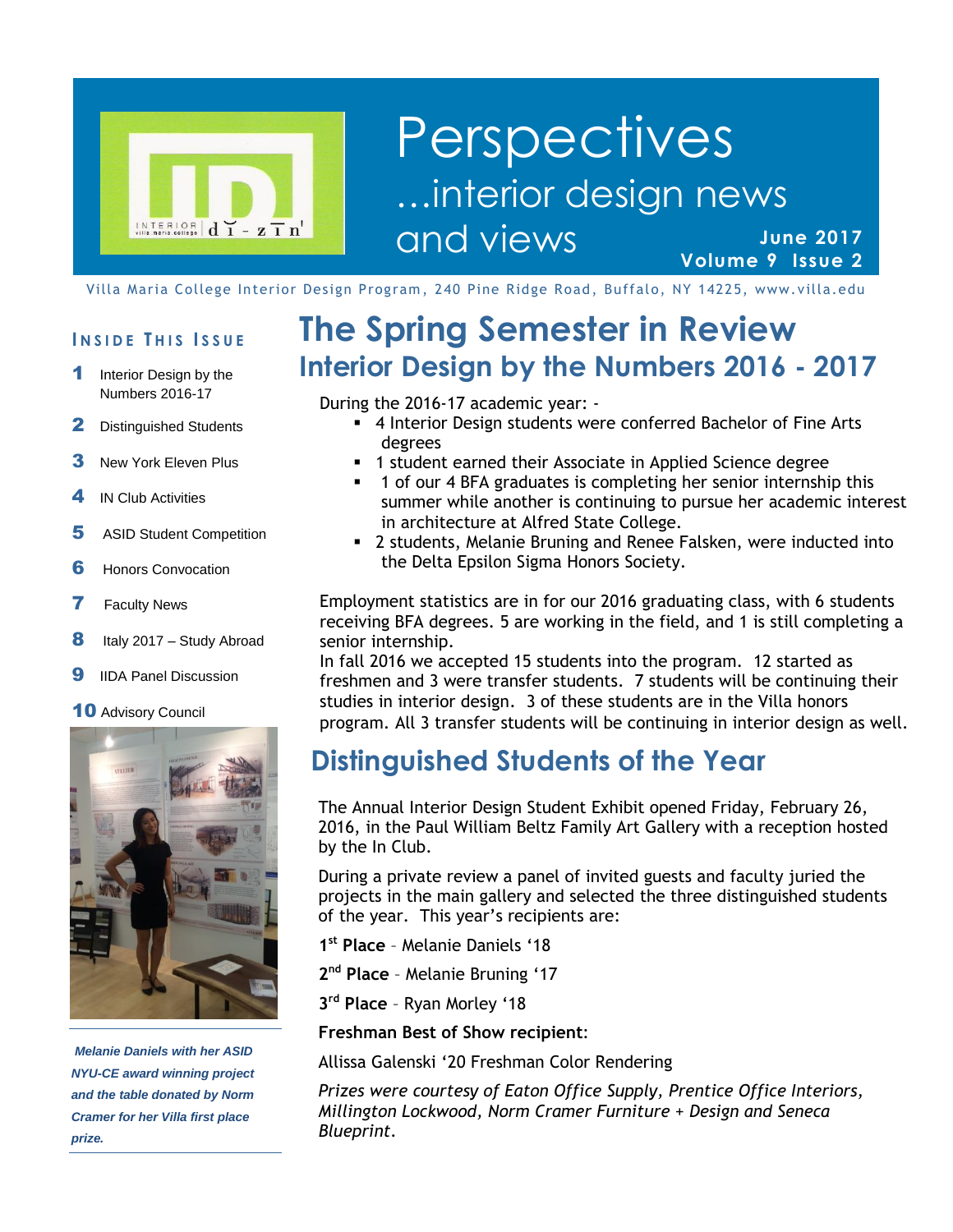

*Melanie Daniels, Ryan Morley and Melanie Bruning, with NY11+ founder Ruth Lynford at the Haworth Showroom, NYC*



 *Villa's space at the Show House featuring glass butterfly installation on the ceiling, original watercolors on the wall, wooden frames fabricated in the shop with suspended terrariums courtesy of room and a leather shag carpet*

# **New York Eleven Plus (+)**

The 2017 New York Eleven (+) student exhibit was held at the Haworth showroom on Park Avenue. Our distinguished students prepared the Villa exhibit and attended the opening reception together with faculty advisor and NY 11+ board member, Sandra Reicis.

As part of this year's NY 11+ opening ceremonies, Emily Bolles represented Villa Maria College alumni as a guest panelist together with graduates from the New York School of Interior Design and the New York Institute of Technology. The three panelists responded to questions and comments about pursuing careers in related fields. Emily Bolles works as the Construction Coordinator for the Hamister Group in Buffalo, NY.

### **IN Club Activities**

The IN Club has officially been named an IIDA Campus Center. One of the first official activities was the Box Lunch Lecture with Candice Urban-Green, principal of BoxCraft Design.

Jessica Utley from Richelieu Products was welcomed on campus for a pizza lunch presentation and product display.

### *Special In-Club Project and Villa Service Learning: Junior League of Buffalo Decorator Show House*

The Villa proposal for the 3<sup>rd</sup> floor hallway at the 2017 Decorator Show House was a huge success. This year marked the highest level of student participation across all classes. Jesse Walp and Bethany Krull contributed professional art work, while students together with Sandra Reicis painted 16 original watercolors. Sister Kelly worked with Renee Falsken, Ryan Morley, Stacey Skurzewski and others to create a one of a kind sculptural installation of 37 glass butterflies as well as a glass window screen. The IN Club provided funds for furniture and accessories and **room** on Hertel Avenue loaned glass terrariums to hang from wooden frames crafted by Tyler Spahr in our Art Shop.

### **ASID 2017 Student Competition Upstate New York – Canada East Region**

The first place winner of the regional ASID student competition was Melanie Daniels, for her Atelier Restaurant project. The project is pictured on page 1. Melanie wins a cash award, as well as a ticket for the Awards Ceremony in Ithaca, NY.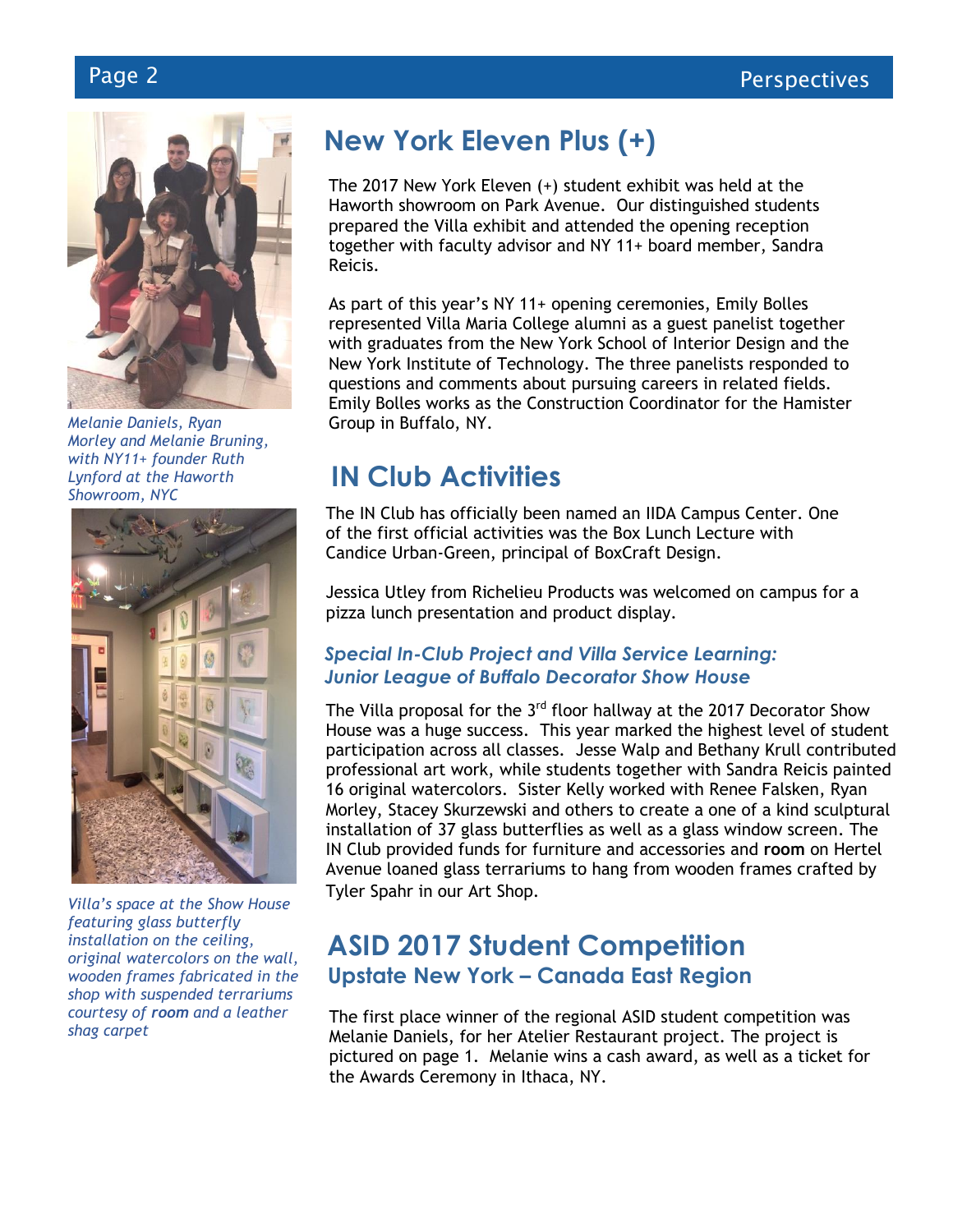### **Honors Convocation**

At the annual Honors Convocation, interior design honors included Renee Falsken and Melanie Bruning inducted into the Delta Epsilon Sigma Honors Society. Also, this year's recipient of the Interior Design Outstanding Student of the Year award was Ryan Morley. Ryan serves as IN Club president and student board member of the Buffalo Architectural Foundation. He has volunteered for numerous service learning and professional development projects, including Festival of Trees, Junior League of Buffalo Decorator Show House, the Villa Maria College Foyer Project, Arch + Ed and many more.

# **Faculty News**

We are very happy to welcome Veronica (Bassano) Ryskalczyk as part time faculty. She is Director of Interior Design at Scheid Architectural, has NCIDQ and LEED GA and will be teaching IND 310 Studio 4. This past semester she partnered with Sandra Reicis in IND 311 Studio 5.

Professor Sandra Reicis attended the IDEC National Conference in Chicago, Illinois March 8-12, 2017. She also attended the CIDA workshop together with Assistant Professor Jesse Walp

Jesse Walp together with his wife, Bethany Krull, had a joint sculpture exhibition titled 'Entwined" in April 2017 at the Indigo Gallery, Buffalo.

Adjunct faculty Sister Ann Therese Kelly attended the annual winter board meeting of the Stained Glass Association of America (SGAA)and Stained Glass School in Kansas City, MO January 11-15, 2017. She successfully led a certification initiative which will mean that Villa Maria students who successfully complete the IND 225 Introduction to Stained and Leaded glass will now earn certification through the SGAA.

Sister Kelly has also been completing glass projects for Sacred Heart Academy in Amherst and now teaches a glass class for senior students at the academy.

Adjunct faculty Doris Collins announces a first for the IND 308 Historic Restoration/Preservation course. Students were able to apply their restoration skills as well as design skills to complete an entire space, the Mezzanine conference room at Shea's Performing Arts Center.

Instructor Paul Brinkworth continues to participate in art and craft shows, exhibiting and selling both his paintings and sculptures.

### **Italy 2017 – Villa Study Abroad**

This year there were 14 participants who travelled to Italy from May 24 – June 4, 2017. We stayed in Venice, Florence, Rome and Sorrento and visited Naples and Pompeii. Five students enrolled in the study abroad seminar and will earn 3 credits towards their degree. The weather was beautiful and our itinerary was robust. Our tour guides were of the highest caliber and were all impressed with the interest and attentiveness of the Villa students. We were fortunate that many of our tours were extended and enhanced as a result. Our historic preservation specialist joined us on our trip as well. A presentation on the trip will be scheduled for the Fall semester. In the interim, plans for Study Abroad 2019 are underway with Barcelona, Valencia, Madrid and Lisbon on the proposed schedule.



*Students from the IND 308 Historic Restoration/Preservation course, from left Briana Chriss, Siera Rogers, Lauren Kielma, Tyler Spahr, Betty Green, Jamie Wesolowski and Melissa Marsh in the Mezzanine Conference Room at Shea's Performing Arts Center. The walls are painted using restoration skills and techniques learned in class and the wall images were selected by students, yet to be framed, but arranged for placement.*



*St. Peter's Basilica in Vatican City in the background with the entire Villa group*